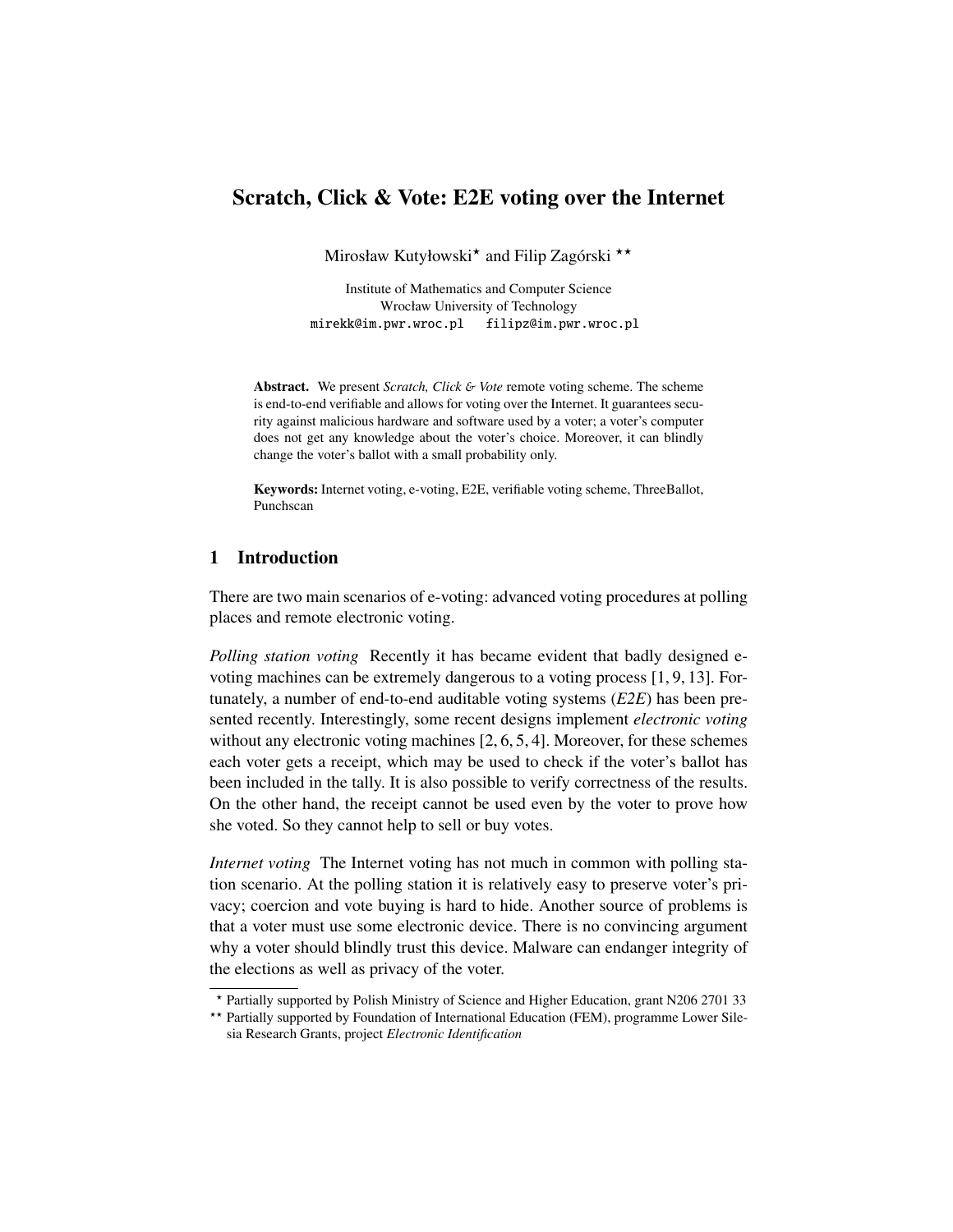In case of remote voting one has also to deal with remote voter identification. Fortunately, it can be solved in many ways, depending on a situation. For national elections one can use advanced electronic signatures, especially if supported by personal, government-issued ID cards, or a novel technique described in [3]. For other elections logins and passwords seem to serve well their purpose.

In this paper we are concerned with an *E2E* systems for remote voting over electronic networks. We assume that the electronic devices used by a voter might be infected by malicious code, and that voter's privacy and election integrity must be guaranteed in a verifiable way.

#### 1.1 Related Work

Three important ideas concerning *E2E* voting systems have been presented during the last few years: Prêt à Voter, Punchscan, ThreeBallot (and related schemes). All of them are dedicated to paper-based elections at polling stations. Recently, Punchscan and Prêt à Voter have been adjusted to mail-in voting [15]. Since these methods are closely related to our scheme, we recall them briefly.

Prêt à Voter [6]. A voter, say Alice, obtains a ballot which consists of two parts. The left part contains the official list of the candidates, altered by applying a circular shift by *x* positions, where *x* depends on the ballot. The right part contains boxes where Alice can put the ×-mark. In order to vote, she puts the ×-mark in the row that contains the name of her favorite candidate on the left side. On the right side there is a kind of ballot serial number *S* that is used for decoding Alice's vote (namely, for reconstructing the shift value *x*). The serial number is also included in the voting receipt obtained by Alice. After making



Fig. 1. Ballot example for Prêt à Voter scheme

her choice, Alice separates both parts. The left part goes to a shredder, while the right part is scanned and entered to the system.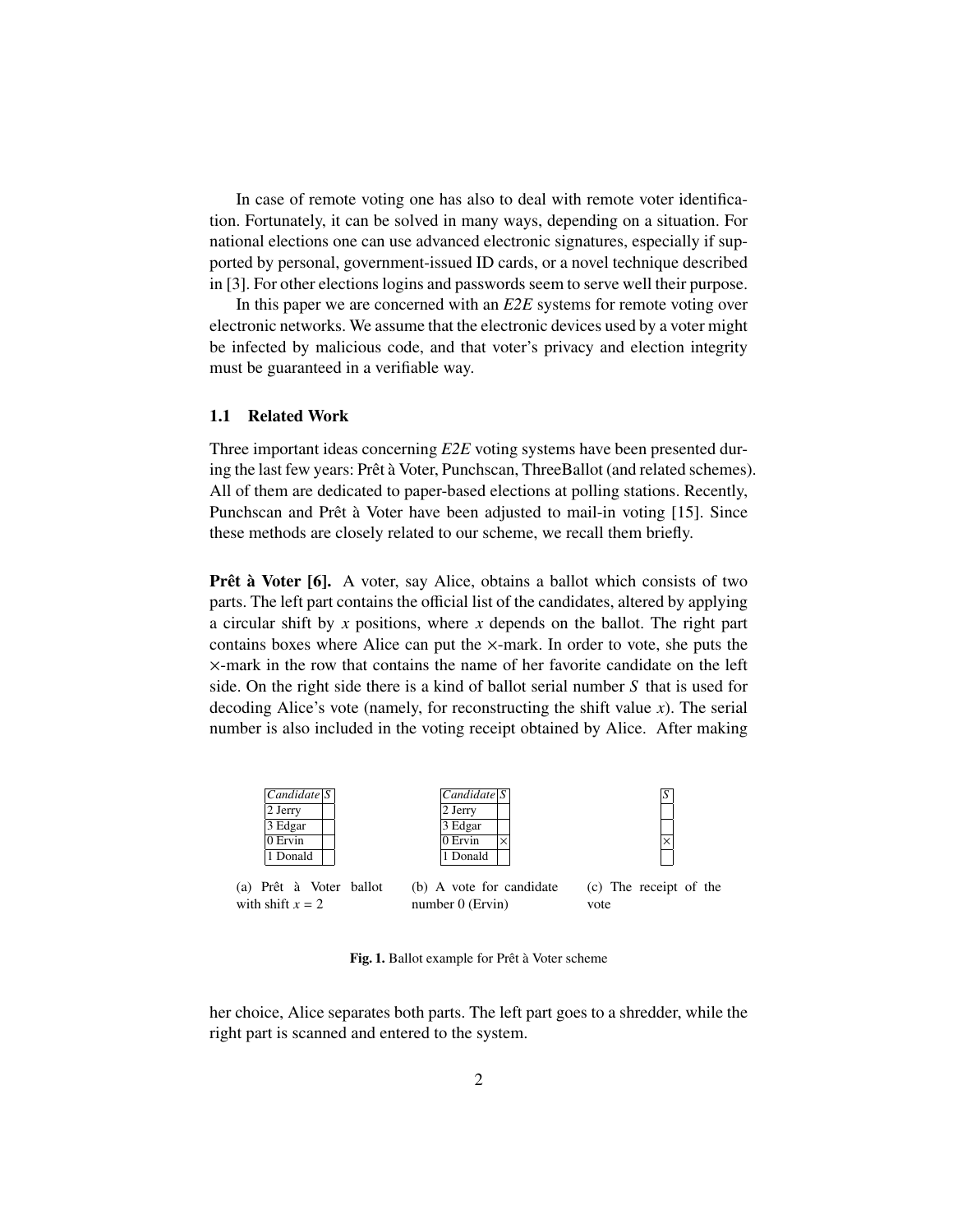**Punchscan [2].** The original ballot design of Punchscan is quite different from Prêt à Voter, however it has been shown in [19] that the crucial mechanisms of Punchscan can be used together with Prêt à Voter ballot layout.

The key issue is that Punchscan offers a complete back-end to perform *E2E* verifiable elections. Similar back-end is also used in Scantegrity [5] and Scantegrity II [4]. The values that are used in the ballot construction are committed and can be verified. The verification process is twofold and consists of a pre-election audit and a post-election audit. If the authority responsible for preparing ballots passes both audits, then with an overwhelming probability the integrity of the elections is guaranteed.

ThreeBallot [16]. This scheme, presented by R. Rivest, is particularly appealing despite of certain privacy weaknesses [7]. A voter, Alice, obtains a sheet of paper consisting of four parts. The leftmost column contains the list of candidates (no shift is used). The next three columns are used to mark her choice. If she wants to vote for a candidate *V*, then she puts two marks  $\times$  in the row containing the name of  $V$ , while she puts exactly one  $\times$  mark in all remaining rows. After Alice makes her choice, all three columns (ballots) are separated and cast



Fig. 2. The ThreeBallot scheme

into a ballot box. As a receipt Alice obtains a copy of one of the columns/ballots of her choice (but the system does not know which one).

Internet voting schemes. So far, the schemes designed by the academic community do not fulfill all security demands. The most acute problem is that almost all schemes ignore the fact that electronic voting equipment should be considered as a potential adversary ([12, 14]). Meanwhile, potentially the most dangerous in remote voting systems is the equipment on the voter's side. Voters' machines can be infected with malware that reveal the voter's preferences or even change the encrypted ballot cast by the voter.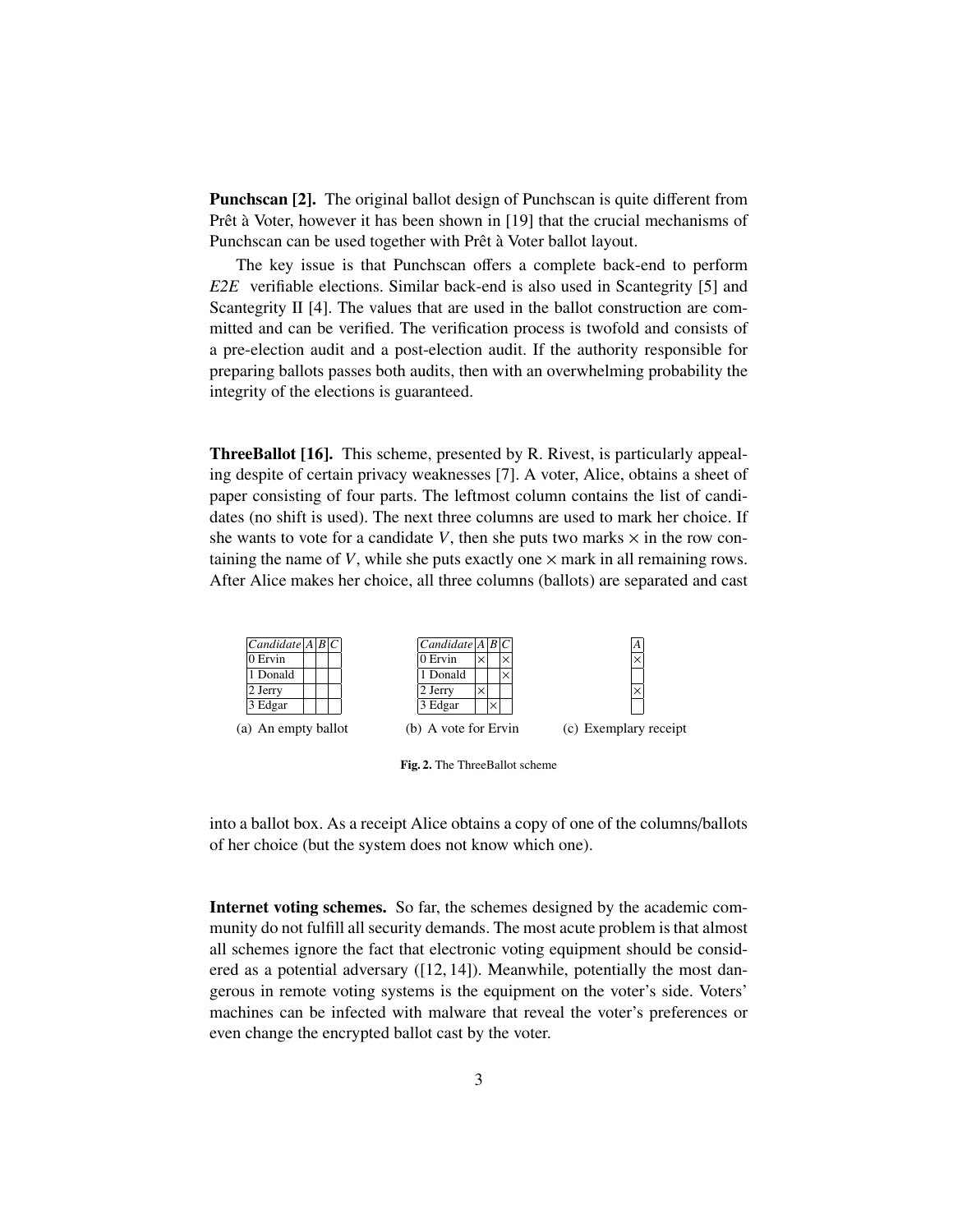#### 1.2 Our Contribution

Design goals. The main goal behind design of *SC*&*V* is to get an *E2E* scheme that would be acceptable for casting votes over Internet. Unlike in the previous works, we demand all key requirements to be satisfied. In particular, the scheme must be secure without assuming that the voter's PC or any of its components is trustworthy. We present the scheme which is:

- human verifiable: a receipt obtained by a voter is human-readable and easy to examine by a moderately educated voter,
- voter friendly: a voter needs not to perform any complicated (and hard to understand by an average voter) operations like: re-encryption, getting a blind signature, executing oblivious transfer protocol etc.
- malware immune: integrity of the elections and privacy of votes do not rely on any assumption on trustworthiness of the equipment used by the voter,

efficient: computational overhead as well as communication volume are low.

Scheme design. In the next sections we provide a full description of *SC*&*V*. The scheme can be described as a layered design in which we combine a number of techniques/tricks:

- Version 1: We start from a straightforward Internet-version of the ThreeBallot: a voter needs to fill in a voting card using an application run on her PC. The filled ballot is then sent to a voting server (*Proxy*).
- **Version 2:** In order to balance the number of  $\times$  marks in the columns (in order to make the scheme immune against Strauss'-like attacks [7, 10, 17, 18]) we add another column and another ×-mark ("FourBallot").
- Version 3: Since the voter's PC knows exactly the voter's choice we introduce a coding card which is prepared by a *Proxy* (see the diagram below). The coding card hides from the PC the meaning of the voter's choices (every candidate is "clicked" exactly once). Moreover coding card is constructed in a way that the possibility of modification of voter's choice by her PC is reduced.
- Version 4: Since *Proxy* still knows the voter's choice, we introduce another server – Election Authority (EA), which is responsible for preparation of ballots. In this way *Proxy* does not know the choice, while Election Authority does not know who voted.

Election Authority prepares voting cards in a similar way as for the Punchscan scheme. Together with the ThreeBallot mechanisms this ensures verifiability of the voting process.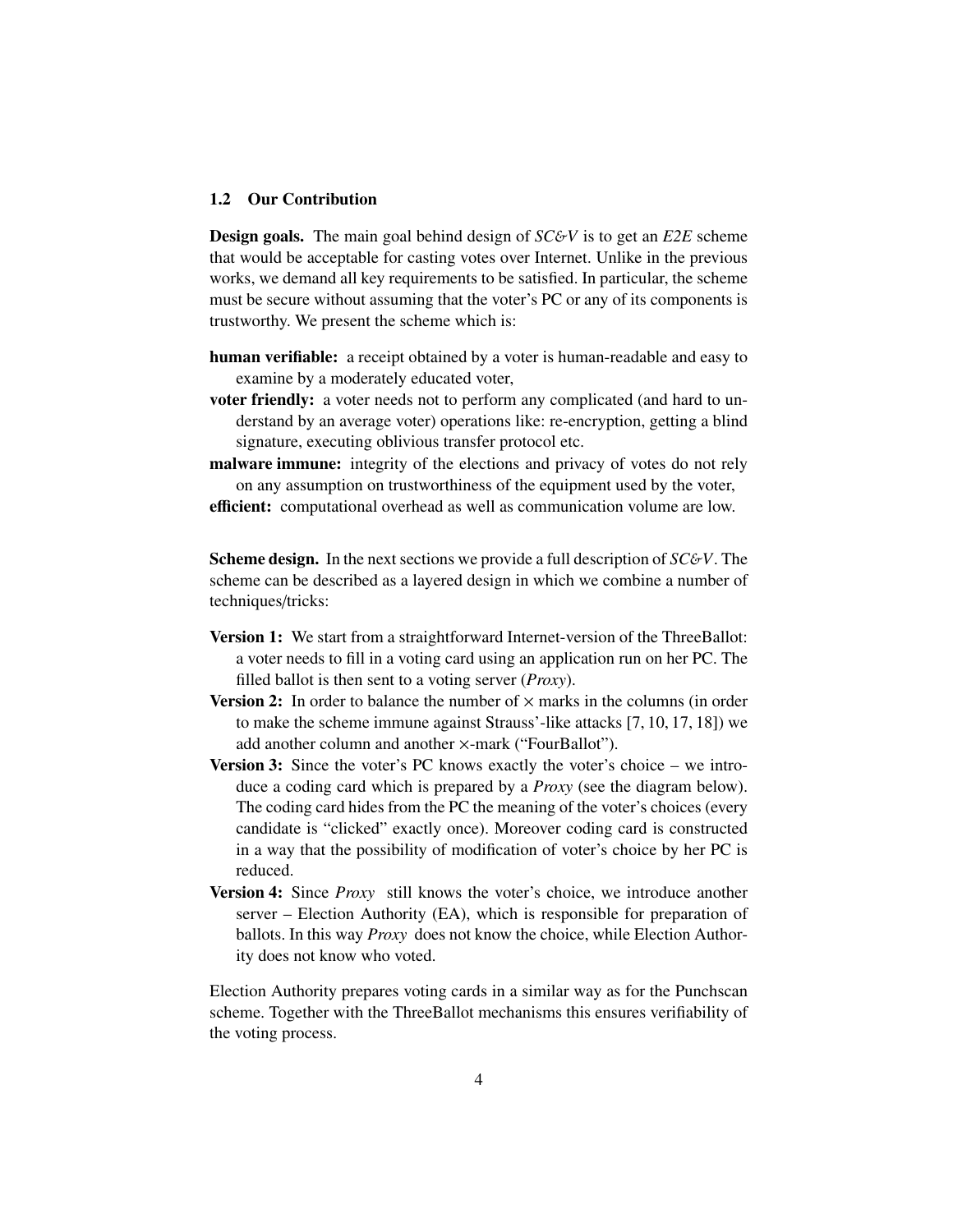Under the assumption that *Proxy* and *Election Authority* do not collude, *SC*&*V* offers verifiable Internet voting with unconditional integrity and full privacy of a voter.

#### 2 Ideas Overview

#### 2.1 Ballots and coding cards

The voting process is a combination of paper based protocols. In order to vote one has to get additional information that remains hidden from the computer used for vote casting. This information might be obtained by the voter during voter's in-person registration, mailed to her home address or sent over an independent electronic link. In case of small scale elections or elections of limited importance one can use emails with CAPTCHA to sent information readible for a human voter, but hard to read by the voter's computer. Vote casting is done via electronic networks.

There is an *Election Authority* (*EA*) and a *Proxy*. *EA* prepares the *ballots* while *Proxy* prepares *coding cards*. There is an *Auditor* which is responsible for pre- and post-election audits.

In this section we describe the scheme from the point of view of a voter Alice. For the sake of simplicity of exposition we assume that there is a single race where the voter has to choose one out of *m* candidates (the pictures presented below depict the case of  $m = 4$ ).

Ballot layout. In order to cast a vote, Alice needs a *ballot* and a *coding card*. The ballot is prepared by *EA*, it consists of the following values covered by a scratch surface:

- list of candidates permuted with some random permutation  $\pi$ . Later we shall represent  $\pi = \pi' \circ \pi''$  where  $\pi', \pi''$ are random.
- ballot serial number *S <sup>l</sup>* ,
- four *confirmation tokens*: *<sup>A</sup>*, *<sup>B</sup>*,*C*, *<sup>D</sup>* one per column. They are prepared in a special way that will be described below.

The coding card is prepared by *Proxy* and consists of:

- four columns. In each row there is exactly one mark Y standing for YES, and 3 marks n standing for NO. The placement of Y in each row is random and independent from the other choices.
- coding card serial number *S <sup>r</sup>*

| Candidate $A \ B \ C \ D$ |  |  |
|---------------------------|--|--|
| 2 Jerry                   |  |  |
| 3 Edgar                   |  |  |
| 0 Ervin                   |  |  |
| 1 Donald                  |  |  |
| S <sub>I</sub>            |  |  |

| <b>Fig. 3.</b> A ballot with |  |         |  |
|------------------------------|--|---------|--|
| $\pi(i) = i + 2n$ Y n n      |  |         |  |
|                              |  | n Y n n |  |
|                              |  | Y n n n |  |
|                              |  | n n n Y |  |
|                              |  |         |  |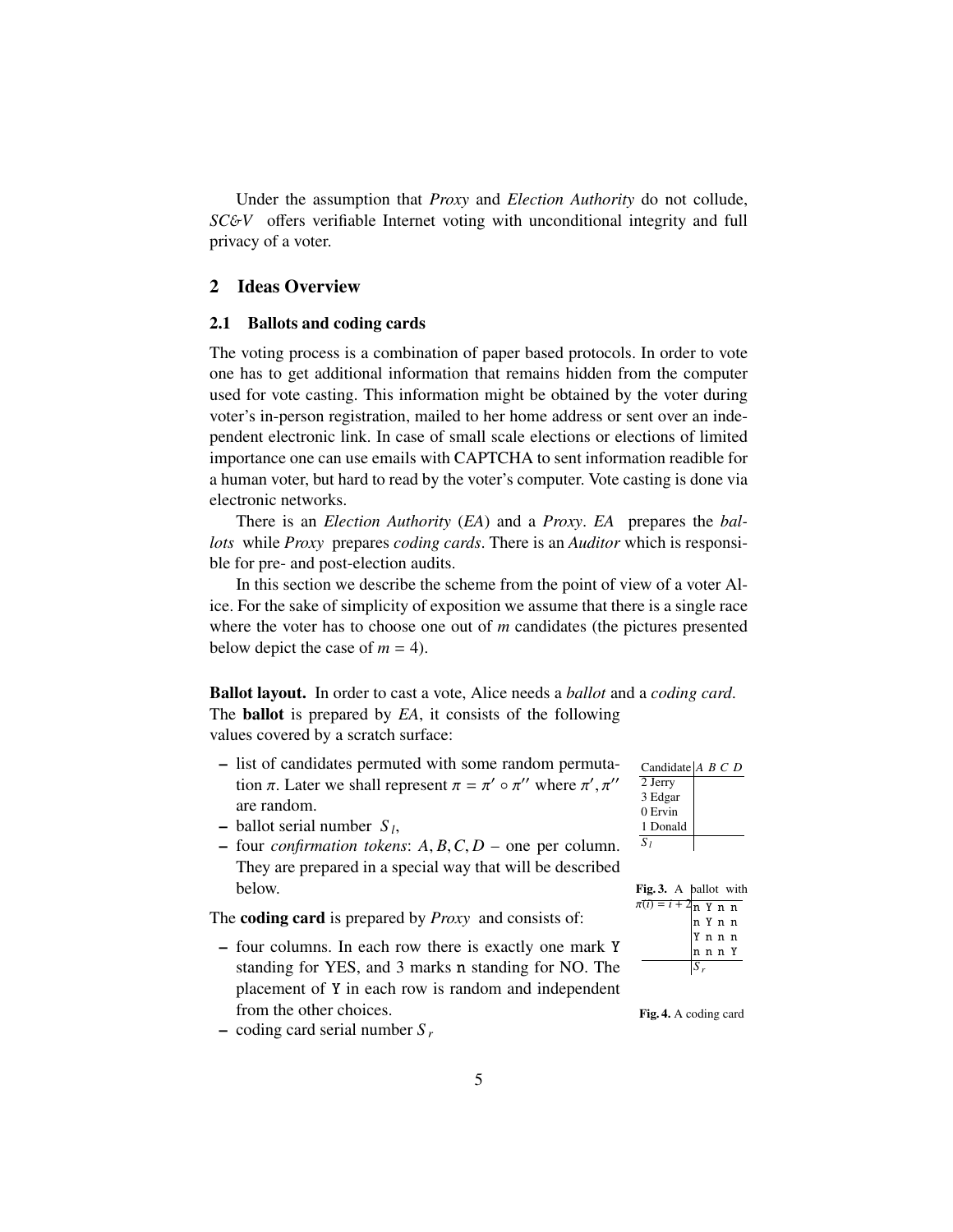#### 2.2 Voter's Point of View

Alice obtains both: the ballot and the coding card<sup>1</sup>. Alice lays them side by side and thus obtains a complete ballot. Let us note that Alice gets exactly one ballot, but she is allowed to have as many coding cards as she likes. Moreover, we assume that there are many Proxies in the system<sup>2</sup>, so Alice can easily find one she trusts and gets coding cards from this Proxy. A complete ballot (which Alice may put on her desk) may look as follows:



Alice visits an election website operated by the *Proxy*. She authenticates herself with appropriate authentication method (login/password pair, electronic signature etc). She clicks on the screen in the following way:

- she clicks on the position of Y in the row corresponding to the candidate that she votes for,
- in each of the remaining rows, she clicks on one of the positions of n's.

The *Proxy* commits to Alice's clicks (the commitment is passed to *EA*), then Alice enters coding card serial number  $S_r$ . The *Proxy* checks  $S_r$  and then transforms the choice of the voter into an internal form called *ballot matrix*: *Proxy* puts  $\times$  mark for each n which has not been used yet (this transformation depends deterministically on the positions of Y's and n's and the voter's choice). So, for a row with the candidate chosen by the voter *Proxy* puts three  $\times$  marks, while in each row corresponding to different candidates, there are only  $2 \times$  marks. Note that *Proxy* knows which row corresponds to the vote cast. On the other hand, due to the random permutation *Proxy* does not know which candidate is corresponding to this row.

Then the columns of the ballot matrix, called *ballot columns*, are processed separately (analogously to ThreeBallot). In the next step *Proxy* obtains a blind signature (BS) of *EA* under each ballot column. (A blind signature is necessary in order to prevent changing the ballot contents by *EA* at this moment). The voter enters ballot serial number  $(S_l)$ , then *Proxy* unblinds the signature, and sends ballot columns with  $S_l$  to  $EA$ . Simultaneously, the voter requests one ballot column as a receipt. The receipt contains:

 $<sup>1</sup>$  Alice obtains it at registration office, by mail or by email, depending on election settings.</sup>

<sup>2</sup> Moreover, a "decoy service" can be introduced – then Alice may obtain many different but fake coding cards with the same serial number – in order to cheat a coercer or a vote-buyer.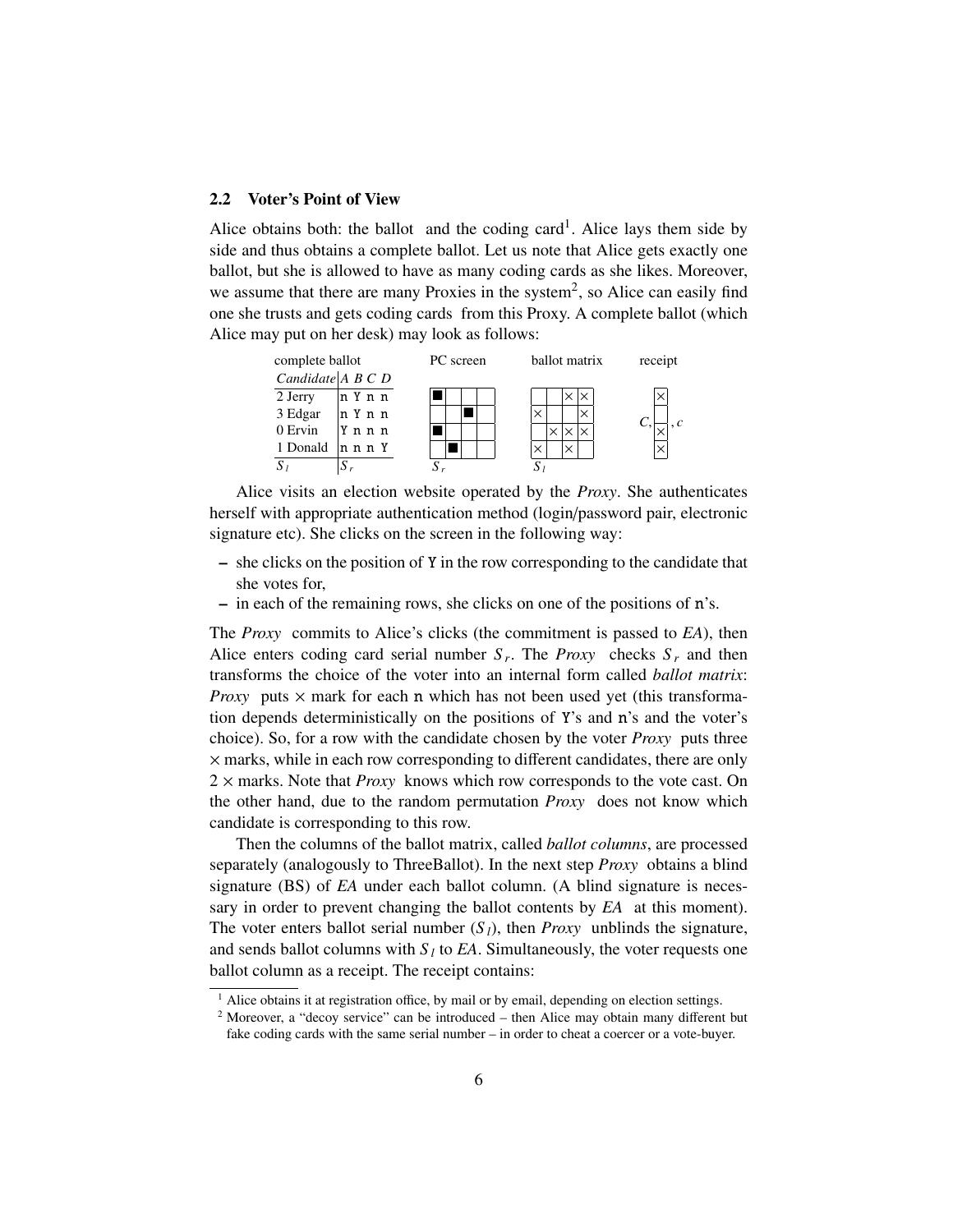- $-T \in \{A, B, C, D\}$  value of a confirmation token;
- *y* ballot column,
- $t$  such that  $T = sign_{FA}(t, S_t)$ , such t is called a pre-token of T.

The ballot columns are now separated and published just like for Punchscan scheme, and then decrypted in a similar way. The number of votes for each candidate is counted like for ThreeBallot.

#### 3 *Scratch, Click* & *Vote* Scheme

The Ballots and Audit Tables The ballots are created by *EA*. In order to guarantee election integrity, *EA* generates audit tables *P* and *R* (see below for details). Each row of table *P* corresponds to a single ballot matrix (which is a set of columns with the same ballot serial number and the permutation of the candidates). Entries of *R* correspond to single ballot columns. *R* is based on the same idea as Punchboard used in Punchscan.

Table *P*. The table *P* has 2 columns, called P1 and P2. It has 2*n* rows, where *n* is greater or equal to the maximum number of voters.

| $S_i(i)$ | $BC(iA), BC(iB), BC(iC), BC(iD)$ |
|----------|----------------------------------|
|          |                                  |

Example: Audit table *P*

The column P1 records the ballot serial numbers. The column P2 contains commitments to 4 pointers to the rows of table *R*. Say, if a serial number *S* is in P1, then in the same row, column P2 contains commitments

*BC*( $i_A(S)$ ), *BC*( $i_B(S)$ ), *BC*( $i_C(S)$ ), *BC*( $i_D(S)$ )

to numbers  $i_A(S)$ ,  $i_B(S)$ ,  $i_C(S)$ ,  $i_D(S)$ , where  $i_X(S)$  is the row number such that row  $i_X(S)$  of table *R* contains an entry for the column *X* of the ballot with the serial number *S* .

Table *R*. The table *R* consists of three parts: the *starting part*, the *middle part* and the *final part*. Each part consists of a set of consecutive columns. *R* has 8*n* rows; this corresponds to  $2n$  ballots and  $4 \cdot 2n$  ballot columns. There are two types of permutations used for constructing table *R*:

 $-\rho_1, \rho_2$ : permutations of rows of the *R* (i.e. permutations over {1, ... 8*n*}),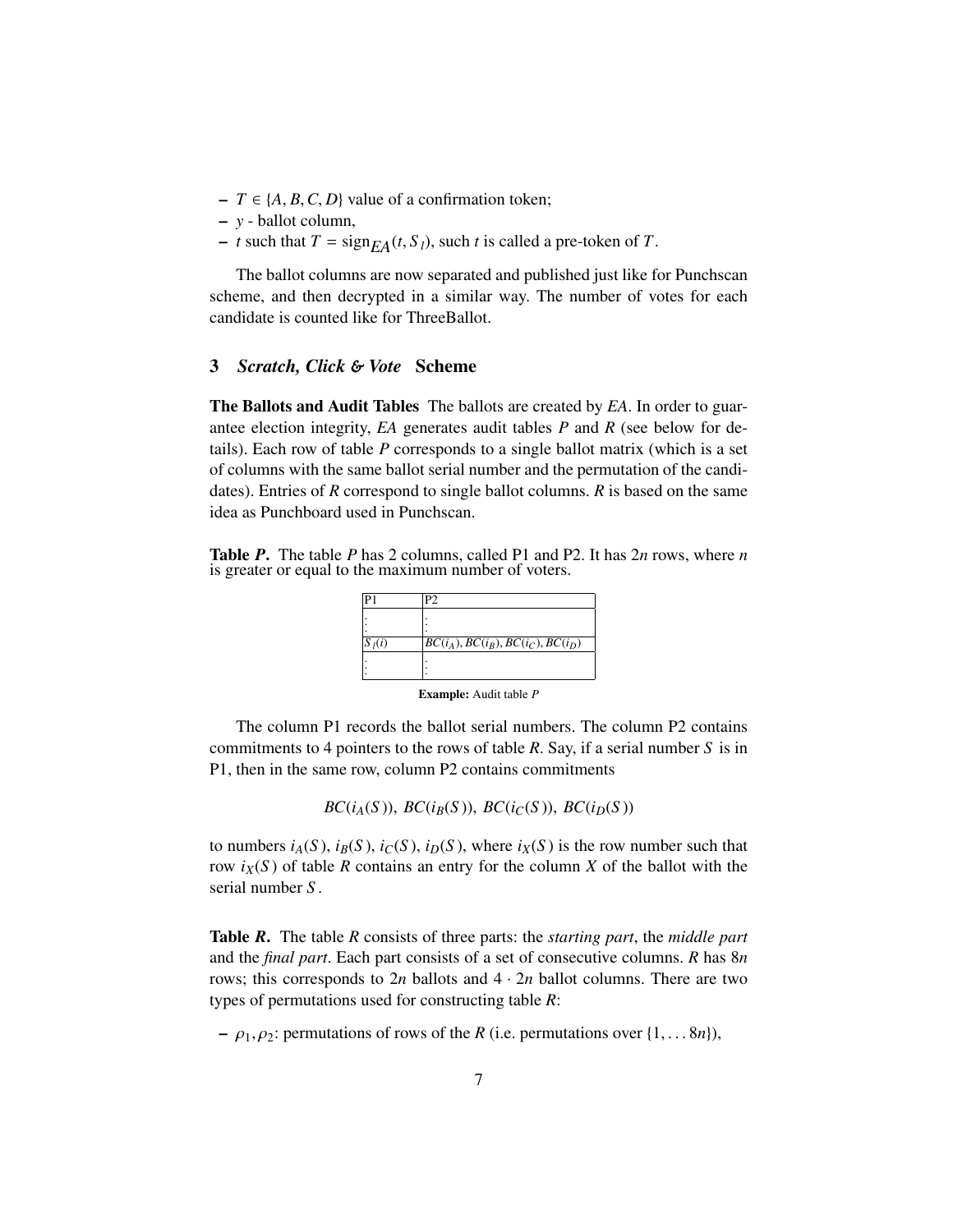- permutations  $\pi_i'$ <br>of candidates (  $\pi_i', \pi_i''$  for  $i = 1, ..., 8n$  over  $\{1, ..., m\}$ , where *m* is the number<br>(i.e. 2 permutations per each of  $8n$  ballot columns). These of candidates (i.e. 2 permutations per each of 8*n* ballot columns). These permutations have to be applied to ballot columns.

Each row *i* in the starting part of *R* is devoted to a single ballot column of some ballot, (and for each ballot column from some ballot there is exactly one such a row of *R*). Let *W*(*i*) denote the ballot column corresponding to the *i*th row of *R*. Then for each *i*, data concerning *W*(*i*) are placed in:

- row *i* of the starting part,
- row  $\rho_1(i)$  of the middle part,
- row  $\rho_2(\rho_1(i))$  of the final part.

Moreover:

- the starting part of row *i* will contain the ballot column  $W(i)$  as filled by the voter (the order of the candidates is determined by  $\pi_i = \pi'_i$ <br>for a candidate *i* is given in row  $\pi_i(i)$  $i^{\prime} \circ \pi_i^{\prime\prime}$  $i'$ , i.e. the entry for a candidate *j* is given in row  $\pi_i(j)$ ,
- the middle part at row  $\rho_1(i)$  will contain  $W(i)$  permuted by  $(\pi_i^j)$ <br>
 the final part at row  $\alpha_i(\alpha_i(i))$  will contain  $W(i)$  permuted by  $(i)$  $'_{i}$ <sup> $(-1)$ </sup>,
- the final part at row  $\rho_2(\rho_1(i))$  will contain  $W(i)$  permuted by  $(\pi_i^{\prime\prime})$ <br>Hence the marks of  $W(i)$  will be permuted according to the star  $(\pi_i')^{-1} \circ (\pi_i')$  $'_{i}$ <sup> $-1$ </sup>. Hence the marks of *W*(*i*) will be permuted according to the standard ordering of candidates:  $(\pi_i'')$  $\binom{n'}{i}^{-1} \circ (\pi'_i)$  $(\pi_i')^{-1} \circ \pi_i = (\pi_i'')$  $\binom{n'}{i}^{-1} \circ (\pi'_i)$  $\pi_i^{\prime})^{-1} \circ \pi_i^{\prime}$  $\int_i' \circ \pi_i''$  $i' = id$ .

Below we describe the *i*th row of *R*. Let  $i = \rho_1(j)$  and  $i = \rho_2(\rho_1(k))$ .

| starting part (for $W(i)$ ) |                                                                  |  | middle part (for $W(j)$ ) |  |  |  | final part (for $W(k)$ ) |  |             |  |
|-----------------------------|------------------------------------------------------------------|--|---------------------------|--|--|--|--------------------------|--|-------------|--|
|                             | $H(t(i))$ $\widehat{t(i)}$ $y(i)$ $\widehat{\rho_1(i)}$ $\pi'_i$ |  |                           |  |  |  | $y(j) \ll (\pi')^{-1}$   |  | $\rho_2(i)$ |  |

The starting part contains the following entries in row *i* (see the diagram above):

- $− i$  the row index ( $i \in [1, 8n]$ ),
- $-\widehat{\pi}_i$  a bit commitment to permutation of candidates  $\pi_i$  used in the ballot containing *W*(*i*),
- $H(t(i))$  hash of a *confirmation pre-token t*(*i*), which satisfies the condition

$$
T(i) = sign_{EA}(t(i), S_i(i)),
$$

where  $T(i)$  is the confirmation token used in conjunction with  $W(i)$ , and  $S<sub>l</sub>(i)$ is the serial number of the ballot containing  $W(i)$ ,

- $\overline{t}(i) = BC(T(i), S_i) a$  bit commitment to the ballot serial number  $S_i(i)$  of the ballot containing  $W(i)$ , and to the confirmation token  $T(i)$ ,
- $-y(i) = [y_0(i), y_1(i), \ldots, y_{m-1}(i)]$  a vector holding mark × on those positions *l* such that  $W(i)$  contains the  $\times$  mark in row *l*. Initially, during creation of table  $R$ , the vector  $y(i)$  is empty. It becomes filled after casting a vote.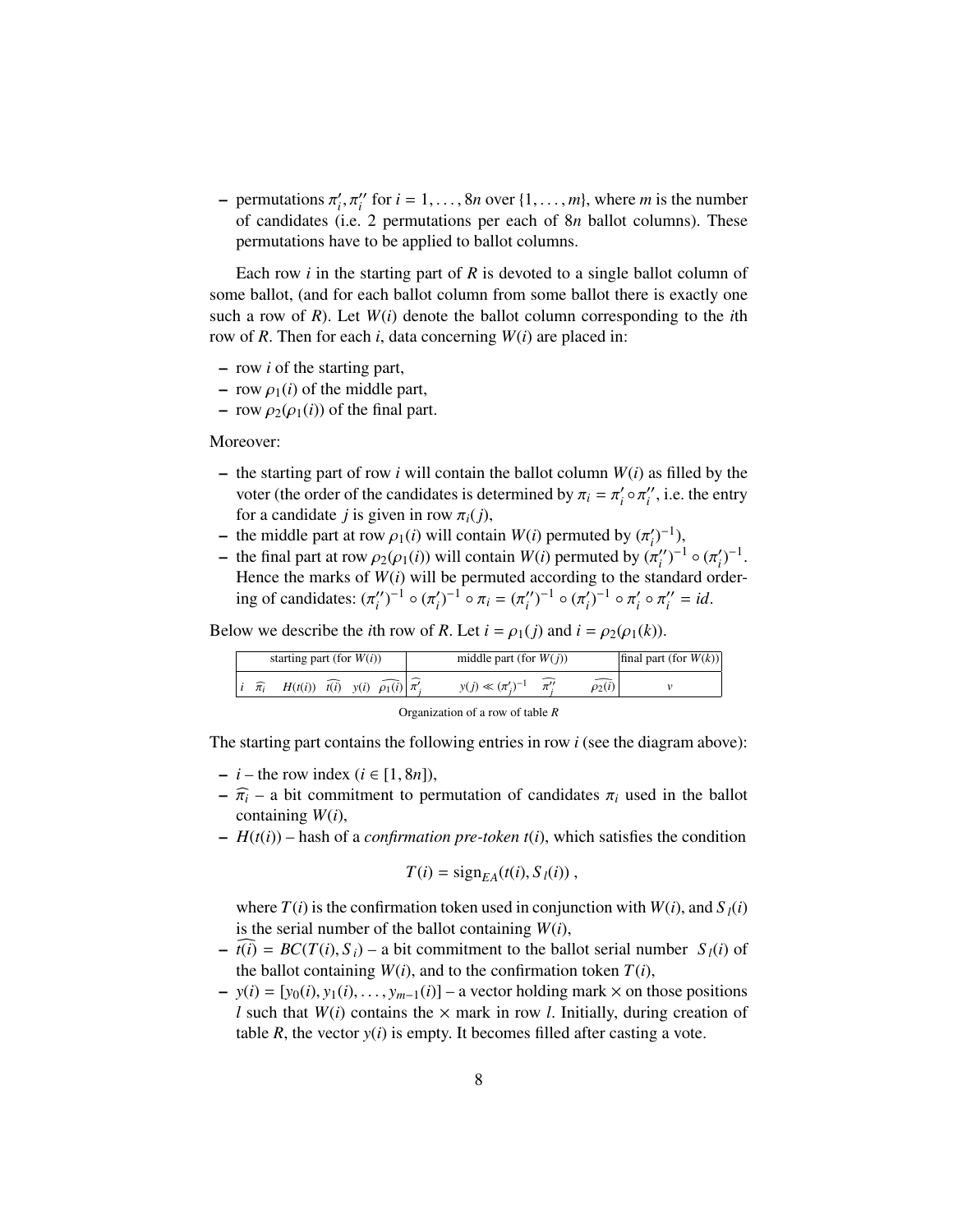$-\widehat{\rho_1(i)}$  – a commitment to the value  $\rho_1(i)$ .

The middle part of *R* in row *i* contains the following entries:

- $-\widehat{\pi}_j'$  a commitment to permutation of candidates  $\pi_j'$ *j*, where  $\pi_j = \pi'_j$  $'_{j} \circ \pi''_{j}$ *j* ,
- $-\frac{y(j)}{n} \ll (\pi'_j)$  $\int_{j}^{j}$ )<sup>-1</sup> the vector *y*(*j*) permuted by ( $\pi'$ <sub>*j*</sub>)  $'_{j})^{-1},$
- $-\widehat{\pi_j''}$  a commitment to permutation  $\pi_j''$ *j* ,
- $\rho_2(\vec{i})$  a commitment to  $\rho_2(\vec{i})$ .

The final part of  $R$  in row  $i$  contains vector  $v$  equal to  $y(k)$  permuted by  $(\pi_k)$  $f_k^{(k)}$ <sup>-1</sup> and then by  $(\pi_k^{(k)})$  $h_k^{\prime\prime}$ <sup>-1</sup> (i.e., listed according to the standard ordering of the candidates).

Preparation of Ballots and Audit Tables The ballots and the audit tables *P* and *R* are created by *EA* in the following way:

- 1. *EA* determines the election parameters: the number of candidates *m*, the official list of candidates (with their official ordering), and an upper bound *n* on the total number of voters.
- 2. *EA* chooses at random 2*n* serial numbers; for each serial number *S* :
	- $-$  *EA* chooses at random a random permutation  $\pi$ ,
	- $-$  *EA* chooses at random confirmation pre-tokens  $t_A(S)$ ,  $t_B(S)$ ,  $t_C(S)$ ,  $t_D(S)$ and computes confirmation tokens  $T_A(S)$ ,  $T_B(S)$ ,  $T_C(S)$ ,  $T_D(S)$

 $T_X(S) := \text{sign}_{EA}(S, t_X(S))$  for  $X = A, B, C, D$ .

- 3. *EA* creates audit table *P*: For this purpose, *EA* chooses at random a permutation  $\sigma$  of 1, ..., 8*n*. Then  $\sigma(4j-3)$ , ...,  $\sigma(4j)$  are assigned to the *j*th serial number  $S_l(j)$ . These numbers serve as pointers to the rows of the audit table R - and are called  $i_A(S_l(j)), i_B(S_l(j)), i_C(S_l(j)), i_D(S_l(j))$ . Then for each serial number  $S_l(j)$ , commitments to the values  $i_A(S_l(j))$ ,  $i_B(S_l(j))$ ,  $i_C(S_l(j))$ ,  $i_D(S_l(j))$  are created and inserted in the row containing  $S_l(j)$ .
- 4. *EA* prepares the audit table *R*: For this purpose *EA* chooses random permutations (on *R*-table rows)  $\rho_1$  and  $\rho_2$  of 1, ..., 8*n*. For the *j*th serial number  $S_l(j)$ , its permutation  $\pi$  (on ballot columns) is assigned to the rows  $i_A(S_l(j))$ ,  $i_B(S_l(j)), i_C(S_l(j)), i_D(S_l(j))$  of the starting part of R. (i.e.,  $\pi_{i_A(S_l(j))}, \pi_{i_B(S_l(j))}$ ,  $\pi_{i \in (S_i(j))}$ , and  $\pi_{i \in (S_i(j))}$  take the value  $\pi$ ). Separately for each row *i* of *R*, *EA* chooses at random permutations  $\pi_i^{\prime}$ <br>Then the entries of *R* are filled according  $\int_{i}$  and  $\pi''$ <br>no to the *i*such that  $\pi_i = \pi'_i$ e description from  $\int_i' \circ \pi_i''$ <br>
the m *i* .
- 5. Then the entries of *R* are filled according to the description from the previous subsection.

Finally, the ballots are printed so that their contents (the permutation of the list of candidates names, confirmation tokens and serial numbers) is hidden under a scratch layer.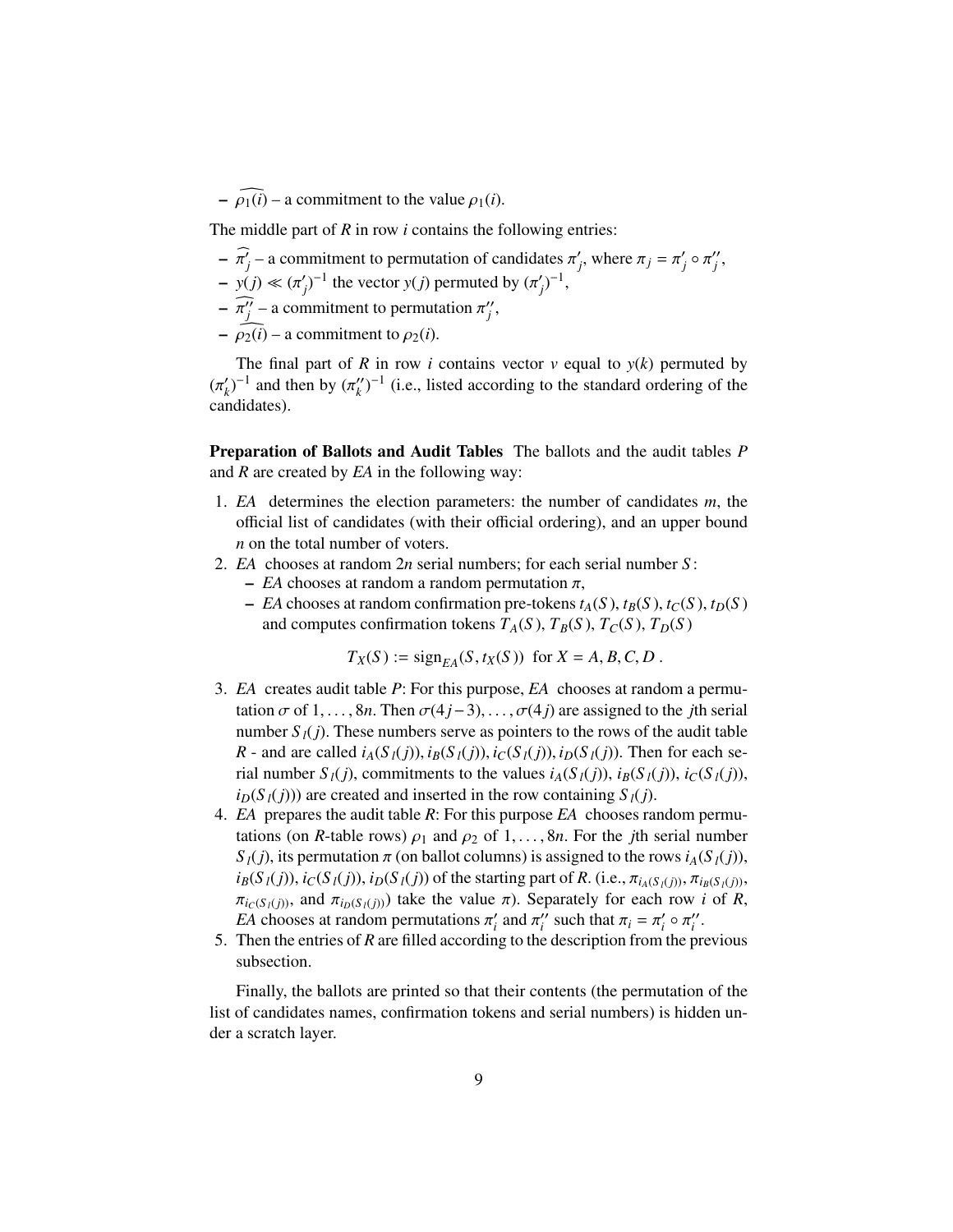The Pre-election Audit As for Punchscan, the following steps are executed in order to check that the audit tables have been created honestly:

- 1. The Auditors pick at random a set *AS* of *n* ballots. The remaining ballots create a so called election set *ES* (and are not checked).
- 2. The contents of all ballots from *AS* is revealed, so in particular their serial numbers. Based on the serial numbers it is possible to indicate the rows of *P* corresponding to the ballots from *AS* .
- 3. *EA* opens all bit commitments from table *P* corresponding to the ballots from *AS* as well as all bit commitments from table *R* corresponding to the ballot columns of the ballots from *AS* .
- 4. The Auditors check whether the ballots and the entries in the audit tables were created correctly.
- 5. All ballots from the audit set *AS* are discarded; the ballots with serial numbers in *ES* are used for election.

In practice, the Auditors may confine themselves to controlling only a limited number of ballots from *AS* , and check more ballots on demand.

Preparing Coding Cards The coding cards are prepared in an electronic form and are published (as commitments) on a webpage by the *Proxy*. Their correctness is checked in a standard way:

- 1. *Proxy* creates an audit table *X* in which it commits to coding card serial numbers  $S_r$  and positions of Y-marks on each coding card.
- 2. The Auditors select at random some number of coding cards to form an audit set (these coding cards are not used for elections).
- 3. *Proxy* opens all bit commitments from the cards of the audit set.
- 4. The Auditors check if the revealed coding cards have been created correctly.

Elections The following steps are during vote casting:

- Step 1: the voter obtains a ballot (e.g. by visiting certain authorities, from a special courier delivering the ballots at residence area, by certified mail services etc.). At the same time, identity of the voter is verified and the ballot is given to her own hands. Distribution of ballots is organized so that nobody knows who gets which ballot. Since the ballot information is covered with a scratch surface, this is easy.
- Step 2: the voter fetches (still unused) coding cards from one or more Proxies (for convenience the coding cards can be printed).

Step 3: the voter peels-off the scratch-layer from the ballot.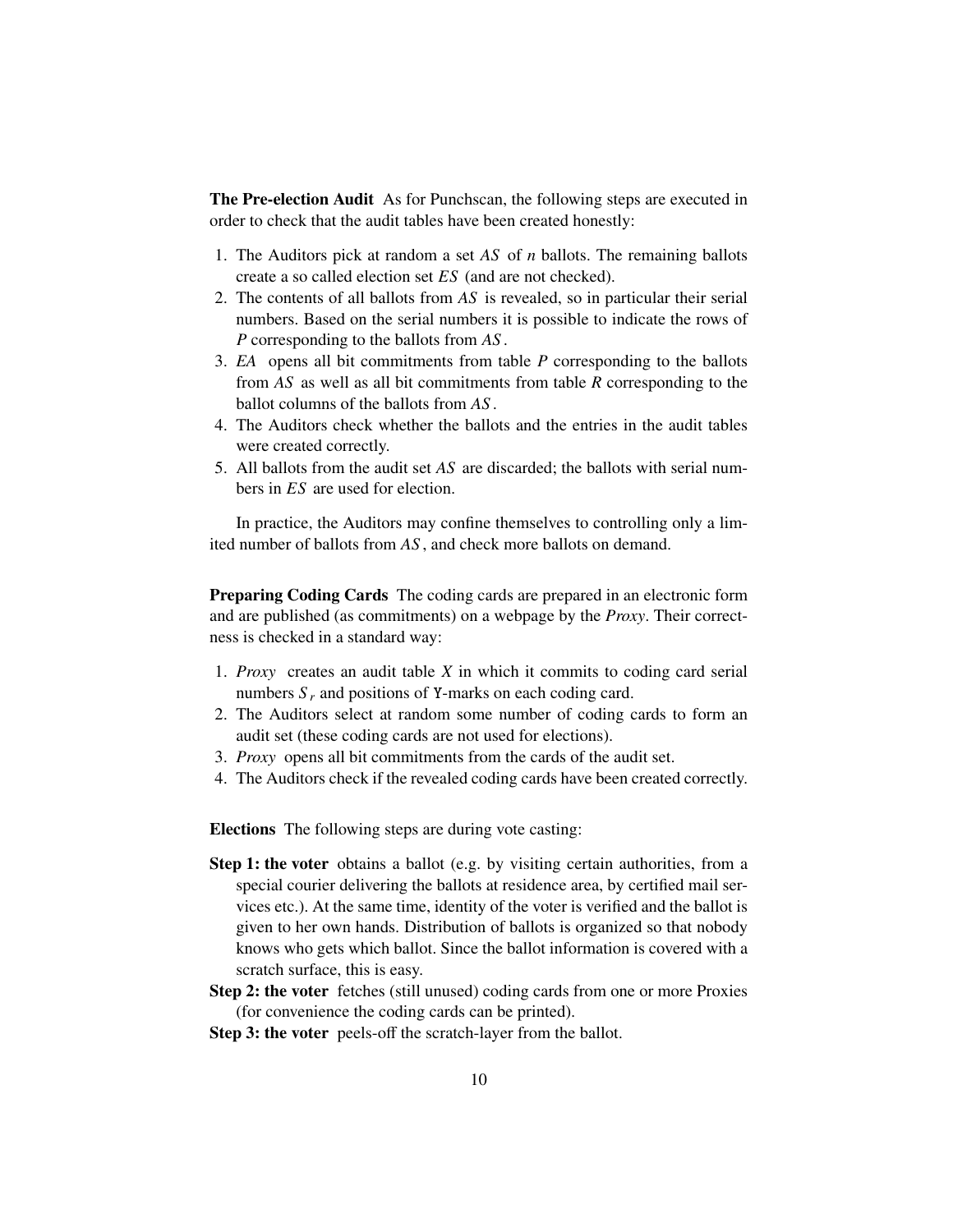- Step 4: the voter logs in an election webpage run by a *Proxy* and authenticates herself.
- Step 5: *Proxy* verifies voter's credentials.
- Step 6: the voter chooses one of the coding cards and lays it next to the ballot.
- Step 7: the voter clicks on the PC screen on radio buttons corresponding to her choice – that is, according to the permutation used for the ballot and alignment of n and Y's marks on the coding card.
- Step 8: *Proxy* commits to voter's clicks, sends the commitment to *EA* and to the voter (so the voter can print it)<sup>3</sup>.
- **Step 9: the voter** enters  $S_r$  from the coding card used.
- Step 10: *Proxy* transforms the voter's choice into ballot columns.
- Step 11: *Proxy* obtains a blind signature from *EA* under each of the ballot columns (these signatures are then stored by *Proxy* for a post-election audit).
- **Step 12: the voter** enters  $S_i$ .
- **Step 13:** *Proxy* passes  $S_l$  and the ballot columns to *EA*.
- Step 14: *EA* enters the obtained ballot columns into appropriate rows of the starting part of table *R* (but *EA* publishes them when the election are closed), *EA* publishes commitments to the ballot columns obtained from *Proxy*.
- Step 15: the voter chooses a receipt (one of the four columns).

#### Tallying

1. When the voting time is over, *EA* publishes voter's choices inserted into vectors  $y(i)$  in the starting part of the table *R*. Then it computes the entries for the middle part of *R*:  $y(j) \ll (\pi'_j)$  $f_j$ <sup> $-1$ </sup>, and for the final part:

 $v = (y(k) \ll (\pi'_k))$ <br>From the entrie  $(\pi_k')^{-1}$ )  $\ll (\pi_k'')$ <br>
es *v* in the fi  $n'_{k}$ <sup> $-1$ </sup>.

2. From the entries *v* in the final part *EA* calculates the tally: If the number of ballot columns is 4*N* (meaning that *N* votes have been cast) and there are together *M* marks  $\times$  in row *j* of all ballot columns in the final part of *R*, then the number of votes cast for the *j*th candidate is *M* − 2*N*.

Post-Election Audit First, each voter can check if her ballot column corresponding to the receipt appears in the table *R*. This is possible, since due to knowledge of the verification pre-token *t*, one can locate the right row containing  $H(t)$ . If it is missing or the contents of the ballot column disagrees with the receipt, then a fraud is detected.

Checking integrity of table *R* and the election results is performed in public by the auditors. For this purpose the standard Randomized Partial Checking [11] procedure is executed for *R* (for the sake of simplicity of description we assume that *n* voters participated in the elections):

 $3$  This commitment can be later used during investigation in the case if a fraud was detected.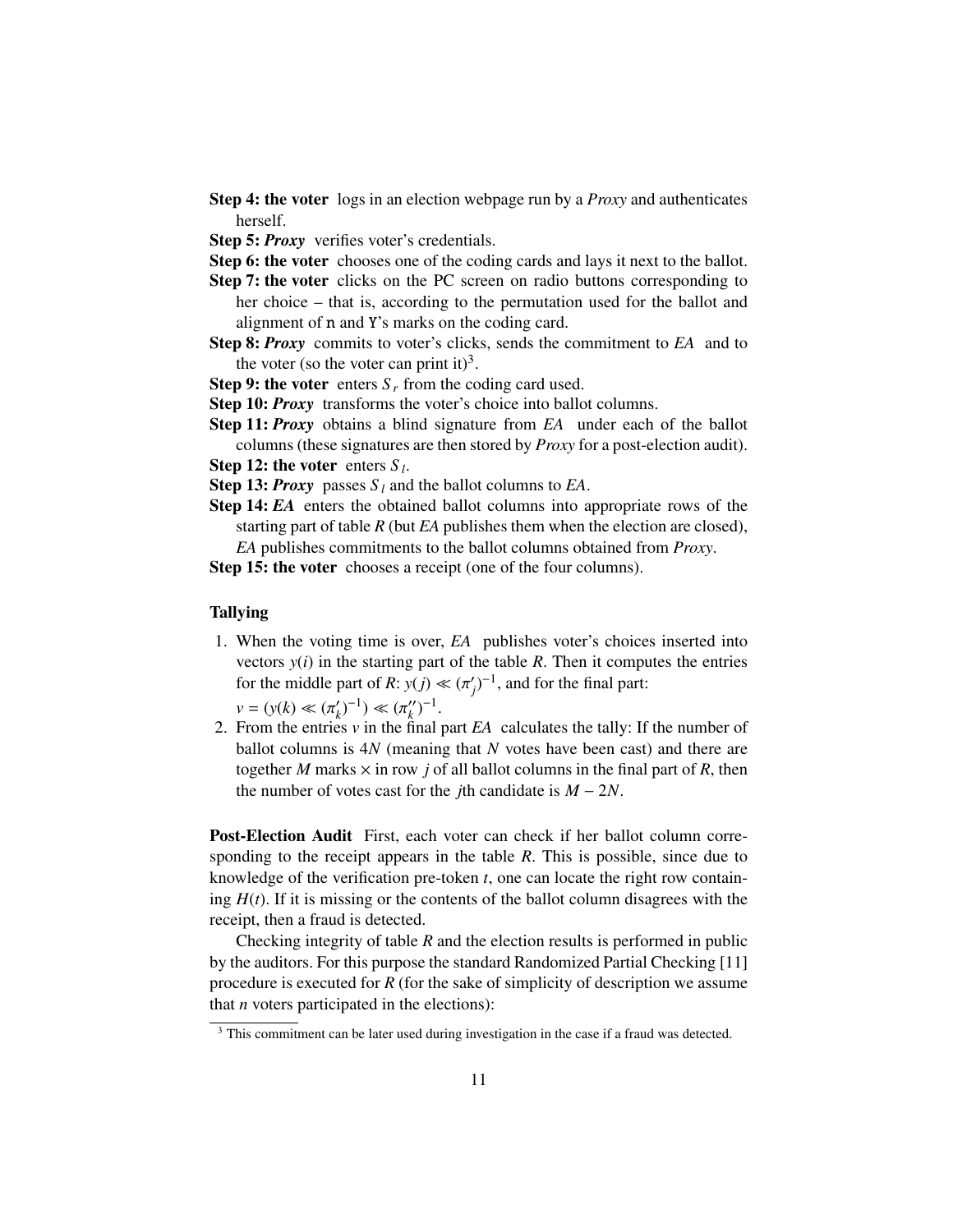- 1. The auditors choose 2*n* rows of *R* at random and request *EA* to open commitments  $\rho_1(i)$  from these rows. Then for each row  $\rho_1(i)$  in the middle part, for which  $\rho_1(i)$  has been revealed, the commitment  $\hat{\pi}_i^j$  is opened and it is checked that the ballot column from the starting part permuted by  $(\pi')^{-1}$ checked that the ballot column from the starting part permuted by  $(\pi_i^{\prime})$  $'_{i}$ <sup> $-1$ </sup> yields the ballot column in the middle part.
- 2. For each row *j* in the middle part, not pointed to by any revealed commitment  $\rho_1(i)$ , *EA* has to open the commitments to  $\rho_2(j)$  and  $\hat{\pi}^{\prime\prime}$ . Then the ballot colored with  $\pi^{\prime\prime-1}$  and the ballot colored columns in the middle part of row *j* permuted with  $\pi''^{-1}$  and the ballot col-<br>ump in the final part of row  $\alpha(i)$  should be equal umn in the final part of row  $\rho_2(j)$  should be equal.

#### 4 Security Concerns

Voter's PC misbehaviour. Here we assume that the Alice's PC is dishonest, while *EA* and *Proxy* behave correctly. This corresponds to the case when Alice's PC is infected by malware.

*Integrity* In order to manipulate voter's choice (change from Alice's choice to any other candidate, even a random one) the PC has to switch Alice's choice from Y into n in the row corresponding to the candidate chosen by Alice and at the same time, change n into Y in one of the remaining rows. In order to do that, the PC has to guess which row corresponds to the chosen candidate and succeeds with probability  $\frac{1}{k}$ . Then, the PC has to choose one of the remaining rows and guess which one of the unchosen three columns corresponds to the mark Y – this succeeds with probability  $\frac{1}{3}$ .

So the probability of correct switching Alice's choice is only  $\frac{1}{3k}$ . But even then, Alice can still detect a fraud by discovering that her receipt does not fit her choice. At least one of the ballot columns is modified during such change (and sometimes it is just one column). So the total probability of a successful and undetected vote change is  $\frac{1}{4k}$ .

*Privacy* Even if Alice's PC sends all information it is aware of to an attacker he is unable to determine the choice of Alice. Indeed, the attacker neither knows the configuration of Y's on the coding card nor the permutation used on the ballot.

*EA* misbehaviour. Now assume that *EA* is dishonest, but the PC of Alice and the *Proxy* are honest.

*Integrity* Misbehaviour in ballots' preparation and counting is limited by the pre- and post-election audits just like in the case of Punchscan.

Replacing ballot columns when inserting them to table *R* is risky, since the voter gets a receipt, which is one of her four ballot columns signed by *EA*. If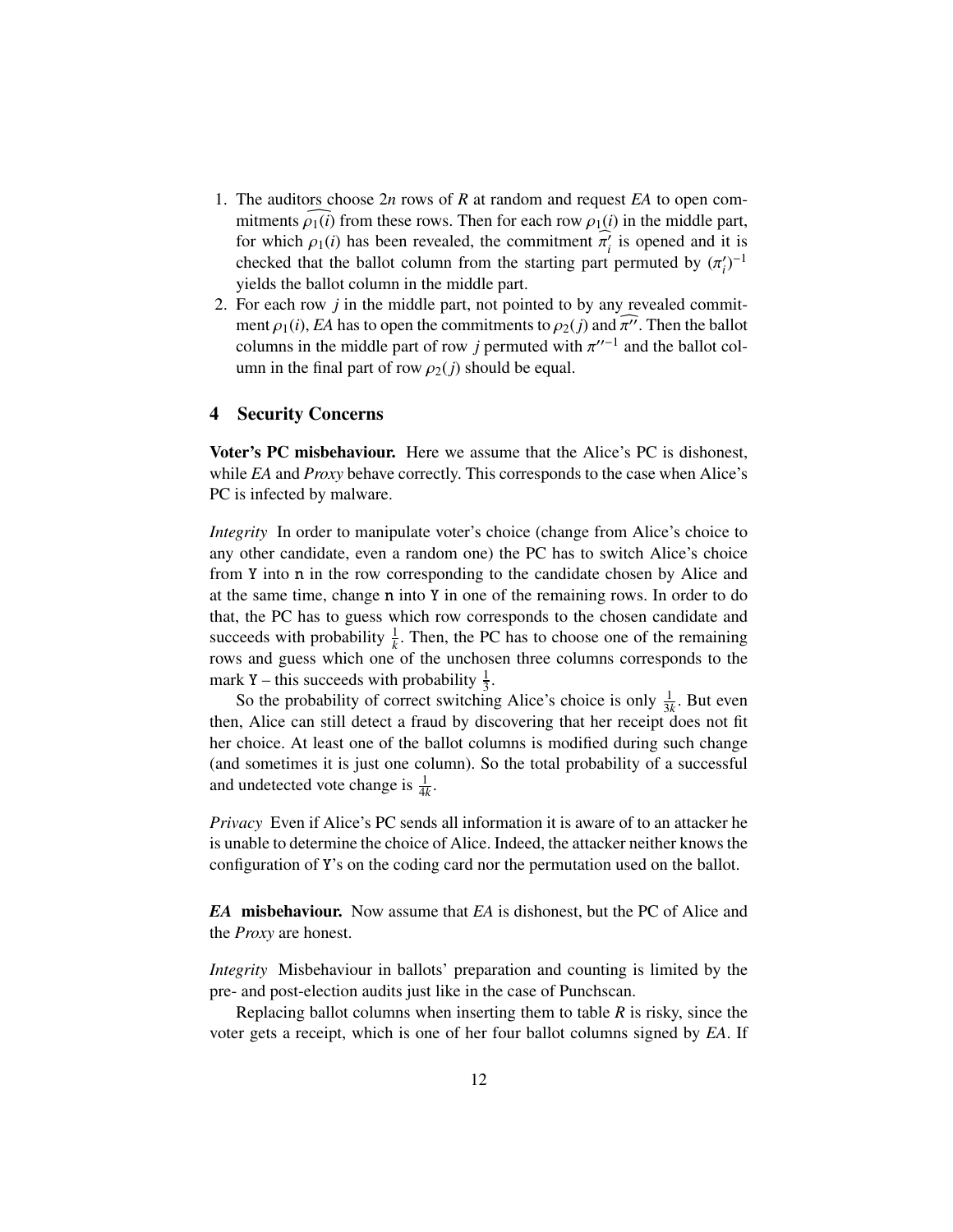the receipt disagrees with the contents of table *R*, then one can catch *EA*. Recall that the ballot columns are signed blindly by *EA* before *EA* knows ballot's serial number (and thus the permutation) and that *EA* does not know which of the ballot columns is chosen for the receipt. Note that since the hash value of the pre-token is posted in *R*, the voter can prove which entry in the starting part of *R* corresponds to the ballot column from her receipt.

*Privacy* The situation is like for Punchscan: If *EA* knows which ballot was used by Alice, then it knows the vote cast by Alice. So it is crucial to apply appropriate procedures of ballot distribution. Keeping the sensitive information under scratch surface is a good solution - the ballots can be mixed before distribution, becoming thus indistinguishable. Also, it is crucial that voters never send ballot information directly to *EA* - all communication must go through *Proxy*.

*Proxy*'s misbehaviour. Now we assume that *Proxy* is dishonest, while *EA* and the PC of Alice behave correctly.

*Integrity* Proxy commits to the voter's clicks before it knows *S <sup>r</sup>* , so *Proxy* cannot change voter's choice.

If *Proxy* changes  $S_l$  in order to change the permutation of a ballot then Alice obtains a confirmation token that is different from the one stated on her ballot. Thus it will be detected immediately by Alice.

*Privacy* The assignments of Y's and n's are known to *Proxy*, so *Proxy* knows the row corresponding to the voter's choice. However, *Proxy* does not know the permutation used in the ballot, so it cannot link the vote with any particular candidate.

External observer's point of view. Here, we assume that the observer Charlie is not physically present during casting a vote and does not control the PC used by Alice. We assume that Alice casts the vote and then passes to Charlie (e.g. by mail or fax): the ballot, the coding card and the receipt and informs which fields have been clicked. Of course, Charlie has access to the bulletin board.

The key point is that Alice could use a coding card different from the one she shows to the observer – receipt does not contain  $S_r$ . So, the situation of Charlie is much different from the situation of a *Proxy*: Charlie obtains only one ballot column (receipt) and cannot be sure if the coding card obtained was really used.

Vote selling. In case of *SC*&*V* voter is identified electronically by the *Proxy*. The identification protocol should guarantee that the voter would not risk transmitting her electronic identity to the buyer. (In this way *SC&V* becomes superior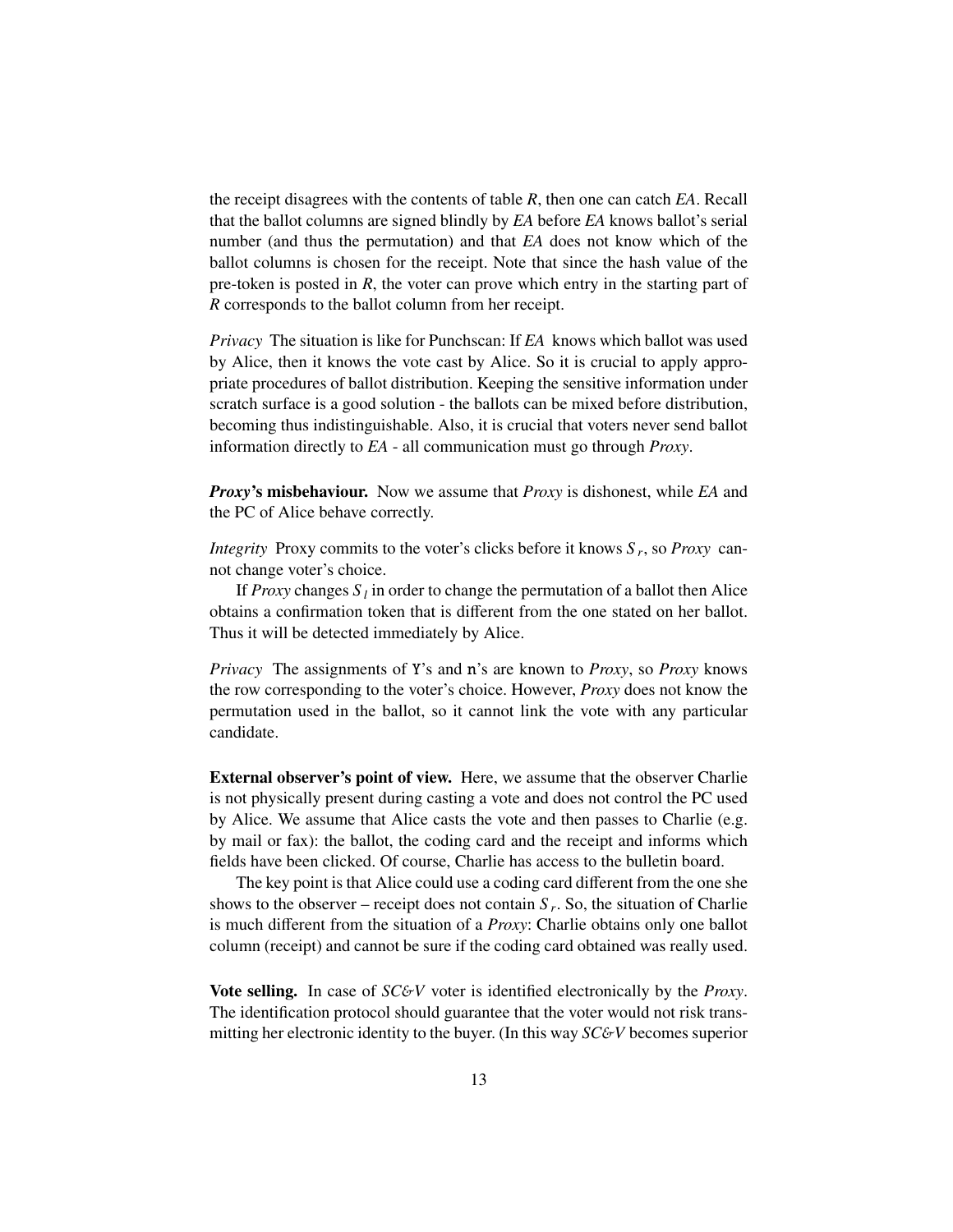over postal procedures, for which transferring a ballot to a buyer cannot be prevented.) This holds for instance, if the voter is using an electronic ID card or ID codes that are used also for other purposes (like submitting a tax declaration).

Even if Alice casts the vote herself, she can record the whole voting session and present it to the buyer together with the ballot and the coding card used. The ballots have a non-electronic, paper form, so they can be presented to the remote buyer as electronic copies. However, the scan of the ballot can be manipulated and the coding card presented needs not to be the one actually used.

Things become more complicated for the buyer, if the authentication protocol is based on a zero-knowledge protocol – then the buyer cannot be even sure that the voter is casting a vote unless he is controlling directly the voter's PC.

The only thing that the buyer can be convinced about is the receipt and the matching entries in the bulletin board. However, at this moment we fall back to the case of the external observer considered above.

Decoy service Decoy service can be optionally launched in order to make votebuying and coercion harder. A voter can visit a webpage of a decoy service and download fake coding card with any given serial number and arbitrarily chosen arrangement of Y's and n's. Then, the voter may present such a coding card to a coercer or a vote buyer together with a receipt and ballot to prove that she voted in a certain way.

Usability issues The scheme might be uneasy to use at least for two reasons. First, a voter needs to click next to every candidate. Second, a voter needs to find her candidate on a permuted list of candidates. So use of shifted lists of candidates (as for Prêt à Voter) can improve usability. Unfortunately, shifts have bad impact of privacy.

A receipt obtained by a voter is an *k*-row column. If permutations are used for reordering lists of candidates, then there are  $k + 1$  types of of receipts (any two receipts with the same number of  $\times$  marks are equivalent).

The situation is different, if shifts are used. Then, the number of different types of receipts is equal to the number of *k*-bead necklaces with 2 colors which equals to (see [8]):  $S(k) = \frac{1}{k} \sum_{d|k} \varphi(d) 2^{\frac{k}{d}}$ , where  $\varphi(k)$  is the Euler quotient<br>function i.e. for k prime  $S(k) = 2^k/k$ . In this case, in order to achieve privacy of function, i.e. for *k*-prime  $S(k) = 2^k/k$ . In this case, in order to achieve privacy of votes, the number of voters has to be much higher than  $S(k)$ . The other solution votes, the number of voters has to be much higher than  $S(k)$ . The other solution to this problem is to use so called *masked ballot columns*.

The idea is that table *R* stores in its rows instead of *ballot columns* –  $k$ corresponding *masked ballot colums*. Simply, the *j*th *masked ballot column* of a given *ballot column* contains no  $\times$  mark except for the row *j*, provided that the original ballot column contains  $a \times$  mark in the row *j*. See an example of a ballot column and its masked versions: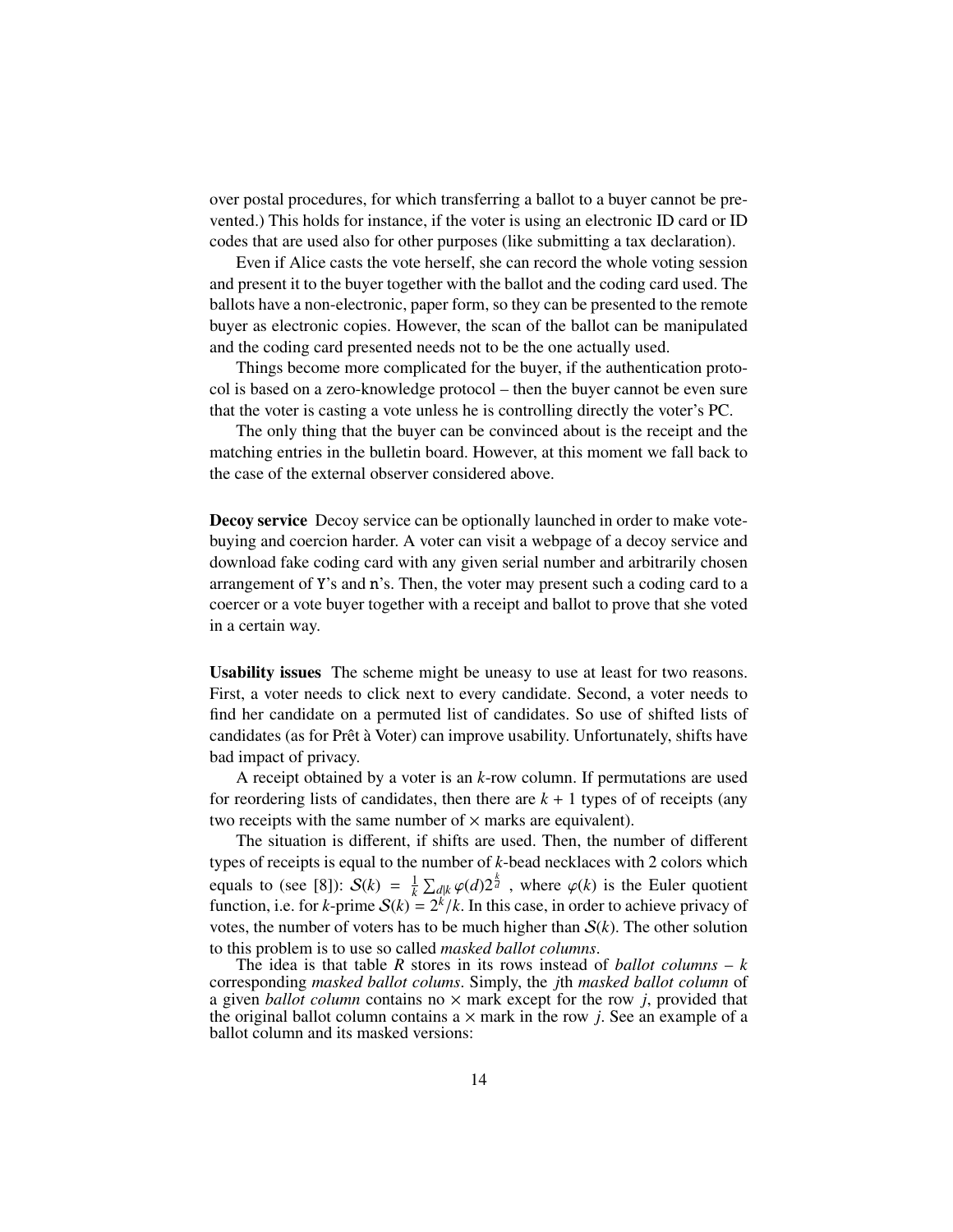

Let *X* be a ballot column and *t* be its pre-token. Then the *j*th masked ballot column for *X* in the starting part of *R* is marked by the value  $H(t, j)$  (instead of  $H(t)$ , as it was for the first design). This enables the voter to check the entries of the bulletin board as before - however the voter has to look for *k* different hashes and *k* rows instead of one.

Checking integrity of *R* table is performed just as before, as well as vote counting: the number of × marks does not change, the number of votes is now the number of rows of table *R* divided by 4*k*.

How do the masked ballot columns help to preserve anonymity? The key observation is that the number of masked ballot columns of each kind is determined **uniquely** by the election result. Therefore *R* table provides no additional information. So the Strauss' attack and any other attack based on the particular choice of ballot columns fails.

The same technique may be applied to ThreeBallot scheme.

### 5 Final Remarks

*SC&V* allows for secure and verifiable vote casting over the Internet with unconditional integrity. Privacy is preserved with the assumption that both authorities do not collude.

A voter cannot prove how she voted unless vote-casting is physically supervised by an adversary (it is not the case in Internet version of Punchscan [15]).

Online vote-selling is almost impossible. In order to buy a vote, a buyer needs to obtain:

- the record of a voting session from the voter's computer (the serial numbers of ballot and coding card, and the voter's choices),
- ballot and coding card used.

Even if the voter's PC is infected by viruses, her choice remains secret. Moreover, any attempt of modification of voter's choice is detected with high probability.

#### References

- 1. Top-to-bottom review. top-to-bottom report conducted by Secretary of State Debra Bowen of many of the voting systems certified for use in California, 2007. Available from: http: //www.sos.ca.gov/elections/elections\_vsr.htm.
- 2. David Chaum. Punchscan, 2005. http://www.punchscan.org.
- 3. David Chaum, Michael R. Clarkson, Stuart Haber, Markus Jakobsson, Stefan Popoveniuc, and Filip Zagórski. Internet voting as secure as polling-place voting. preprint.
- 4. David Chaum, Aleks Essex, Richard Carback, Jeremy Clark, Stefan Popoveniuc, Ronald L. Rivest, Peter Y. A. Ryan, Emily Shen, and Alan Sherman. Scantegrity ii: End-toend voter-verifiable optical scan election systems using invisible ink confirmation codes. *USENIX*/*ACCURATE EVT 2008*, 2008.
- 5. David Chaum, Aleks Essex, Richard Carback, Jeremy Clark, Stefan Popoveniuc, Alan Sherman, and Poorvi Vora. Scantegrity: End-to-end voter-verifiable optical- scan voting. *IEEE Security and Privacy*, 6(3):40–46, 2008.